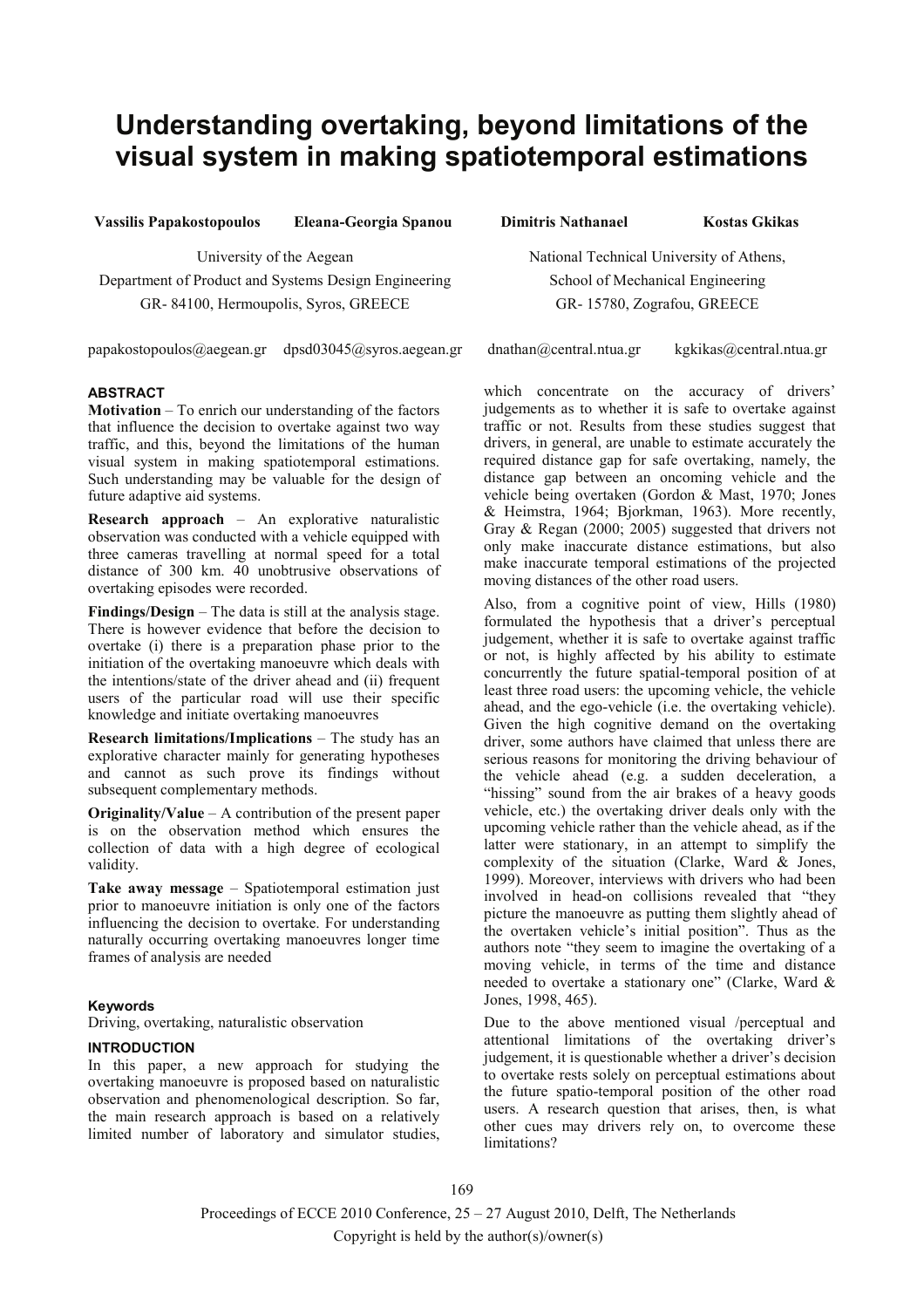#### PHENOMENOLOGICAL DESCRIPTION OF **OVERTAKING**

Some insight to the above question, are offered by the findings of a naturalistic observation of 442 overtaking manoeuvres on a two-lane British "A" carriageway (Wilson & Best, 1982). In this study, a number of overtaking strategies were identified (i.e. *flying overtakers, accelerative overtakers, piggybackers, braking-to-follow overtakers)*. Each one had different impact in terms of lane-sharing and cut-in (i.e. returning to initial lane), and this was strongly related to the preconditions before overtaking, namely, the speed of the overtaking vehicle and its distance from the vehicle ahead.

More recently, Hegeman et al. (2005) used an instrumented vehicle equipped with a camera to observe overtaking manoeuvres performed by unsuspecting drivers, in two lane rural roads in the Netherlands. In agreement with the above mentioned findings, they identified four overtaking strategies (i.e. *normal, flying, piggy backing, 2<sup>+</sup>* ), three of which were identical to those described by Wilson and Best (1982). They also performed a task analysis of the overtaking manoeuvre and divided it into five phases: (i) deciding whether to overtake or not, (ii) preparing to overtake, (iii) changing lane, (iv) passing and (v) returning to own lane. Using the video observations, the task analysis revealed that the two main sources of error in the judgement of the spatio-temporal availability for an overtaking manoeuvre are related to the driver's observation and/or estimation limitations, that correspond to the phases (i) and (ii), respectively (Hegeman, 2009).

However, such an argument becomes circular. Results from laboratory and simulator studies show that drivers' estimations are generally inaccurate. An open issue then remains: should the observed behaviour (e.g. lane sharing, cut-in) be considered solely as a side-effect of a driver's initial erroneous estimation or also as a strategy that drivers "deliberately" adopt due to their perceptual limitations? If one subscribes to the second hypothesis, it is rather reasonable to assume that drivers may deliberately search for further relevant cues. Adopting the phenomenological approach, in the present study we are interested in examining in more detail the whole "episode" of overtaking against oncoming traffic, as it occurs in a naturalistic setting. To this end, a working model for describing overtaking has been developed.

The main assumption in our model is that overtaking evolves within two discrete time frames. In the short timeframe we place the drivers' perceptual judgement for overtaking initiation, more or less in the way it has been described by previous research. A difference is that we consider this perceptual judgement to be evolving dynamically. This is needed since we identify intermediary decision points during the manoeuvre.

In the longer time frame, we place the driver's overall situation assessment and adopted strategy. Situation assessment and strategy are based on a number of factors, other than spatio-temporal ones (e.g. knowledge of specificities of particular road segments by frequent users of the road, time constraints for travel, motivational factors, etc.). All the above may variously influence a driver's decision to overtake the vehicle ahead. However, apart from these factors that may play a role in the overall assessement, there is also a sort of "acquaintance" with the driver of the vehicle ahead and/or the driver of the oncomming vehicle. Specifically, before initiating an overtaking, a driver may deliberately try to communicate his/her intention to the driver of the vehicle ahead, by using signals (i.e. indicator sign, headlights) as well as by preparing and placing appropriately his/her vehicle on the road (i.e. changing gear, placing his/her vehicle near the central axis). The interlacement of these actions permit the overtaking driver, on the one hand, to monitor the oncoming road/traffic conditions, and on the other hand, to get feedback about the state (e.g. alertness) or possible intention of the driver ahead (e.g. moving towards the auxiliary lane or not).

Depending on the latter, the driver evaluates the possibilities for overtaking and may initiate an overtaking manoeuvre by performing the perceptual judgment for overtaking (as in the short time frame). In addition to his decision to overtake, the above evaluation will also determine his overtaking strategy. For example, in case of a straight segment of road with no-oncoming traffic, flying or accelarative overtaking with a large lateral displacement is a viable strategy. If one adds to this an oncoming vehicle, flying or accelarative overtaking might be rejected or might as well be tried by means of lane-sharing. However, lane sharing presupposes an additional sort of "acquaintance" with the driver of the oncoming vehicle ahead, suggesting to the overtaking driver the possible intentions of the other (oncoming vehicle) driver. Thus, depending on the "mute" dialogue between the overtaking driver with the driver of the vehicle ahead, it is possible for the overtaking driver to return to his own lane either leaving a small gap in front of the vehicle being overtaken (cut-in) or at a larger gap, if it is judged as safer to continue.

Therefore, in our working model we assume that i) the driver's decision to initiate an overtaking manoeuvre is neither solely based on perceptual estimation; nor that such an estimation is taking place only once, and ii) the driver's overtaking strategy depends, among other factors, on a "mute" dialogue with the driver of the vehicle ahead and subsequently with the driver of the oncoming vehicle. The present research is still in an explorative phase. In an attempt to clarify the above issues, we present our preliminary results regarding the identification of possible artefacts /strategies that overtaking drivers use to execute their overtaking manoeuvres.

## **METHOD**

To ensure the ecological validity of our naturalistic observations, the following method was used. The observation was conducted at the intersecting arterial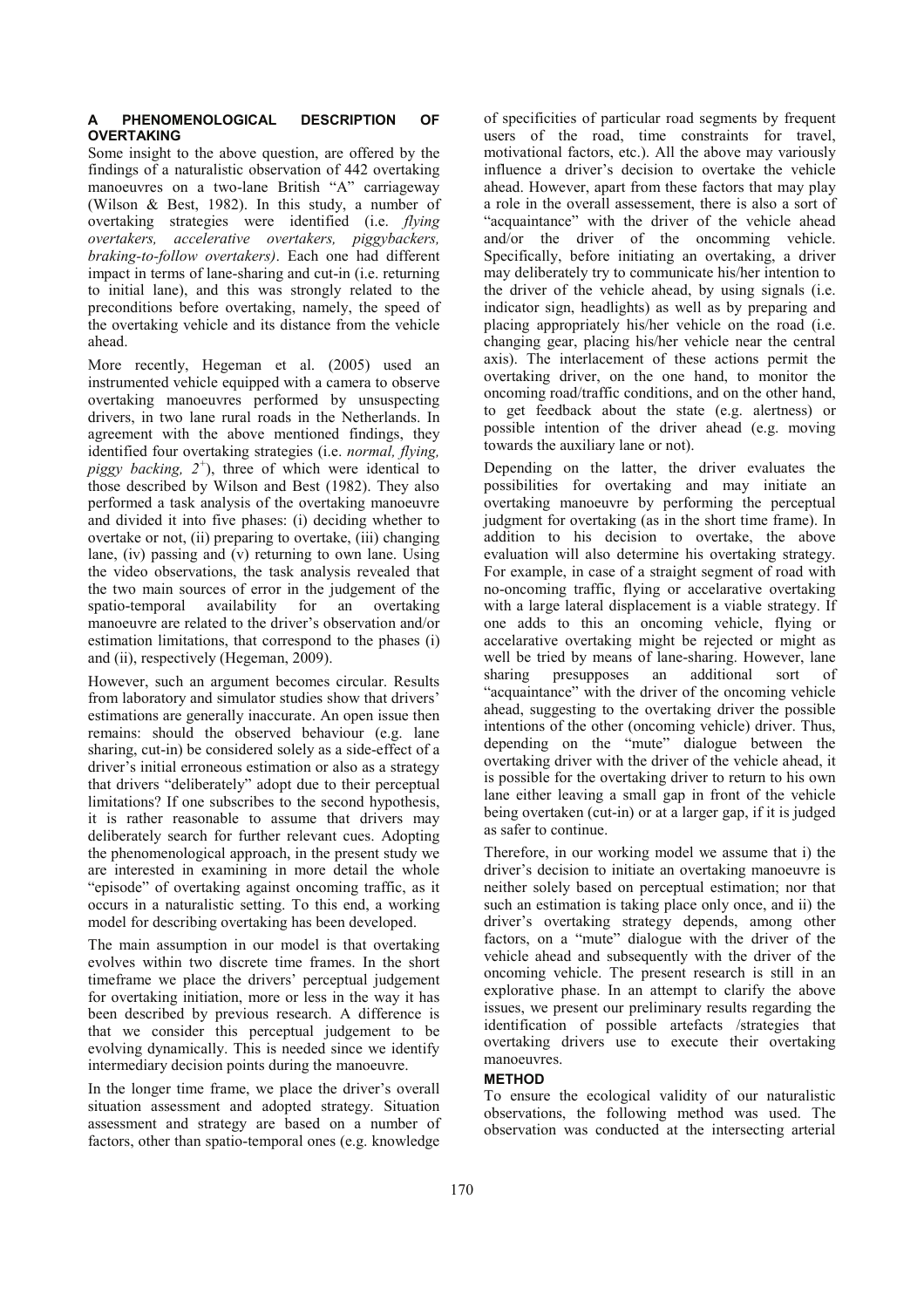highway connecting the cities of Korinthos and Patra, Greece (a round trip of 300km). The selected highway has a high traffic volume, and is characterised by frequent incidents of overtakings. A particularity of this highway is that it is used as a two-lane two-way road, although it actually has only one main-lane (3m wide) plus an auxiliary lane (1,5m wide) per direction. The highway has no safety barrier. It is marked with road delineation at the central axis and a solid edge line between main lane and auxiliary.

The vehicle used for this study  $(V_e)$  was equipped with three cameras (one camera was mounted on the dashboard, recording the visual scene of the road ahead, and two cameras were mounted on the shelf of the rear window, recording the rear visual scene). The driver of Ve was asked to drive normally at a constant speed (5km/h below the speed limit) and to maintain a steady lane position (with the right front-wheel near to the edge-line of the main lane). Due to the characteristics of the arterial, the driver of a following vehicle, in order to overtake, should necessarily move into the lane used by the opposing traffic and return into the initial lane after overtaking. Thus, the objective of our observation was to record, simultaneously (i) the manoeuvre of the overtaking vehicle  $(V_0)$ , from the moment it appeared on the rear visual scene until the moment it returned to right lane in front of V<sub>e</sub>. and (ii) the road/traffic conditions (i.e. oncoming traffic vs. no-oncoming traffic, straight road vs. curved road, etc) during the overtaking "episode". At the end of this procedure the data of the three cameras were synchronized and cut into overtaking episodes.

#### **ANALYSIS**

A total of 45 overtaking "episodes" were analysed. Initially, a time-line diagram of all overtaking episodes was created, in an attempt to identify all the observable events that took place during each episode.

From the above, a set of parameters related to the movement of  $V_0$  was defined, namely:

- i. *time of initial lateral displacement* of the  $V_0$ before overtaking initiation,
- ii. *inter-vehicle distance between*  $V_o$  and  $V_e$  (D1) at the moment of overtaking initiation,
- iii. *relative velocity of V<sub>o</sub>* during overtaking manoeuvring,
- iv. *overtaking manoeuvring duration,* and
- v. *inter-vehicle distance between*  $V_o$  and  $V_e$  (D2) at the moment that  $V_0$  returns into the initial lane.

In addition, another set of parameters related to the road/traffic conditions was defined, namely:

- vi. the *available time margin with road visibility*,
- *vii.* the *available time margin for meeting the next oncoming vehicle,*

at two points in time:, when the  $V_0$  initiates overtaking and when the  $V_0$  exceeds the  $V_e$ .

All the above parameters were estimated solely on the basis of optical measurements, using appropriate image software for processing video data. Although the estimation accuracy is non-optimum the data calculated is of value for testing whether or not certain tendencies or patterns exist.

At a first place, we considered the total number of overtaking episodes (N=45) and examined whether there is a correlation among the road/traffic conditions and the set of parameters related to the movement of  $V<sub>o</sub>$ . The data were analysed using product moment correlation coeficient and an alpha level of .05. Results showed that there was a correlation between the available time margin for meeting the next oncoming vehicle, before overtaking initiation, with overtaking manoeuvering duration ( $r=0,3196$ ,  $p<0,05$ ), as well as, with the inter-vehicle distance between  $V_0$  and  $V_e$  at D2  $(r=0.3906, p<0.01)$ . No other correlation was found.

Accordingly, we considered two particular aspects of the overtaking drivers' behaviour, namely:

- i. *the communicating signals* that the driver of Vo might used (i.e. indicator sign, headlights) before overtaking initiation, and
- ii. *the overtaking strategy* that the driver of Vo adopted, following the classification described by Wilson and Beast (1982).

In total, three overtaking strategies were found: *flying (N=12), accelerative (N=28), and piggybacking (N=5).*  A cluster analysis was used to examine the relation among the three overtaking strategies and the set of parameters related to the movement of  $V_0$ , as well as the communicated signals. From this analysis it was found that each strategy is related with a distinct behavioural pattern in terms of overtaking preparation, initiation and termination.

More specifically, in flying overtaking the mean preparation time before overtaking initiation  $(mean=2.55s., sd=2,3)$  was smaller than piggybacking (mean=3.66s., sd=2,5) and much smaller than accelerative overtaking (mean=8.48s., sd=7,6). On the other hand, 9 out of 12 (75%) of flying overtakers and 5 out of 5 (100%) of piggybackers used a communicating signal before initiating the overtaking manoeuvre in contrast to 13 out of 28 (46%) of accelerative overtakers. That is to say, the smaller the time of preparation before overtaking initiation, the larger the need of overtakers to acknowledge their intention to the driver of  $V_e$ .

Thus, in flying overtaking the mean inter-vehicle distance (D1) at the moment of initiating the overtaking (mean=14.27m, sd=2,9) was larger than piggybacking  $(mean=10.52m, sd=4,3)$  and even larger than accelerative overtaking (mean=7,48m, sd=3,6).

Finally, in flying overtaking the mean inter-vehicle distance  $(D2)$  at the moment that  $V_0$  returns into the initial lane was larger (mean= $10.77$ m, sd= $4,4$ ) than piggybacking (mean=8.81m, sd=4,7) and even larger